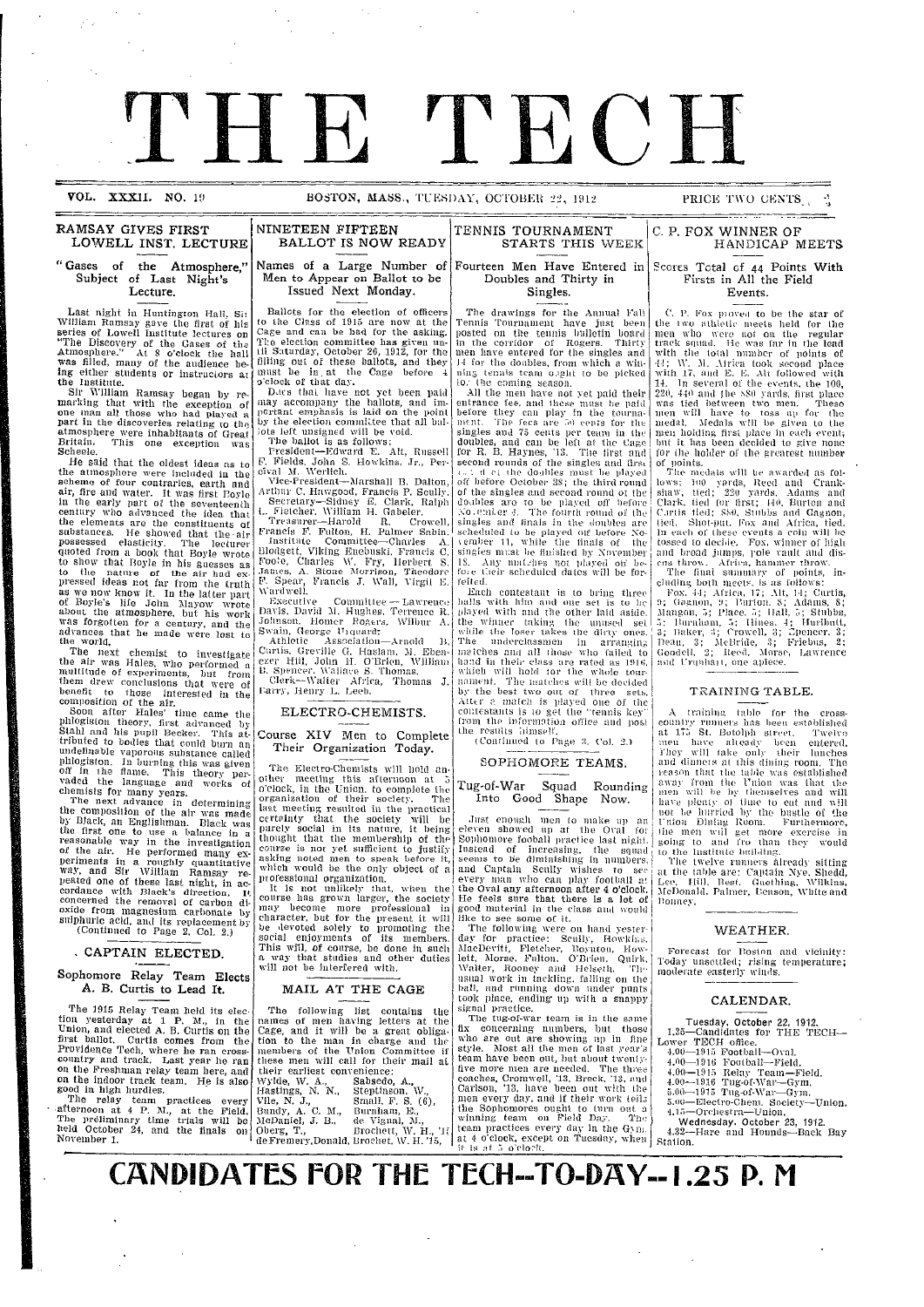THE TECH. BOSTON, MASS., OCTOBER 22, 1912

# HETE(

Eutered as second-class matter, Scpt. 15, 1911, at the postoffice at Boston, Mass., under the act of Congress of March 3, 1879. MANAGING BOARD.

## BUSINESS BOARD<br>A. C. Hawgood, 1915.

Office, 42 Trinity Place.<br>Phone—Back Bay 5527 or 2180.<br>Night Phone—Back Bay 5527.

All communications should be addressed<br>to the proper departments.

Published daily, except Sunday, during<br>the college year by students of the Massachusetts Institute of Technology.

Subscriptions. \$2.00 per year, in advance,<br>Single copies, 2 cents.<br>Subscriptions within the Boston Postal<br>District and ontside of the United States<br>must be accompanied by postage at the<br>rate of one cent a copy.

TUESDAY, OCTOBER 22, 1912

NEW VICTROLA RECORDS.

The House Committee has expressed in its communication, which<br>we publish today, the desire to co-<br>operate with any men who wish to contribute toward purchasing some<br>new records for the Victrola in the Union. Many have urged the establishment of a fund which will be put to this use, and it is hoped that large number will contribute. Perhaps there is no one institution that gives so much pleasure about Technology as this. It is ready at all times for any man to run, whenever he is in the mood, and gives often-<br>times just the needed ten or fifteen number of recreation which we all<br>enjoy during the spare time of a busy day.

T. C. A. WORK,

The Technology Christian Association are making in today's issue a work which is going on in Boston under various auspices. We sincerely hope that this call will be answered with the spirit of which it is worthy, and we believe with the officers of the association that every Tech man. however busy he may be, can, if he will, find a little time at least to do some unselfish work for some one else. We know that every man who volun-<br>teers will feel more than repaid for the slight expenditure of time that the work involves.

## COMMUNICATION.

To the Editor of THE TECH:<br>The House Committee endorses<br>most highly the suggestion of "R. B.<br>D., '14," expressed in his communication which appeared in yesterday's<br>issue of THE TECH.

All men desiring to contribute to a fund for the purchase of records may<br>leave their money at the Cage for the House Committee.

Suggestions as to what records shall be purchased are solicited. UNION HOUSE COMMITTEE.

## TRINITY TECH NIGHT

This evening will be Tech Night<br>at Trinity House, and all Tech Episcopalians are cordially invited to drop There will be some Brotherhood in. There will be some productive, of St. Andrew men there to welcome Trinity House is a weekly feature, and entertainments are being planned<br>for a number of meetings, such as dinners, with well known speakers.

Remember that Dr. Mann extends a cordial invitation to all Tech Episcopalians to drop in at St. James avenue, especially Tuesday evenings.

T. C. A. WANTS MEN FOR SOCIAL SERVICE WORK

Many Openings for Tech Men-Great Variety of Work in Spare Time.

The Technology Christian Association is beginning an active campaign to get men to take up some form of social service. Calls are pouring in<br>at the office for men to help in all<br>kinds of altruistic work. If the T.C.<br>A. sent a man to fill every place that is open to Tech men, the number thus engaged would probably mount up into the hundreds.

There is enough variety in the positions to satisfy any man. Teaching<br>English to immigrants, giving talks on scientific, historical, religious or<br>other subjects to boys, "big brother" other subjects to boys, work, in connection with the Boston Juvenile Court and elsewhere, organ-Juvenie Court and eisewhere, organizing and leading boys' clubs in<br>settlement houses,—these four divisions of work, each with its own<br>committee in the T. C. A., offer a multitude of opportunities.

Just now the boys' club work is in especial need of men. Last Thursday<br>the chairman of this committee, Harold R. Bassett, gave a brief outline of the kinds of work for which men are<br>wanted, and a similar outline here may help those who are considering whether the invitation to help meant<br>them particularly.<br>The Boston Y. M. C. A., at its Ital-

ian Center, in Garibaldi Hall, 207<br>North street, wants a large number of men to teach manual training, to lead clubs in games and other sorts of recreation, to help in debates, dramatics and study and to lead gymnasium classes. Ellis Memorial, unmasium classes. Ellis Memorial, un-<br>der the leadership of a Tech student,<br>Z. Crecker, Jr., and Denison House,<br>with Clyde R. Moulton, a former Tech man, call for men to do similar work.<br>The Cambridge Neighborhood House, at 79 Moore street, Cambridge, wants a man to teach electricity any even-<br>ing. once a week, and will take men who can teach other subjects. The South Bay Union, at 20 Union Park, calls for men to lead five clubs.

The members of the committee in charace of this work plan to see as many men as possible personally and to ask them whether they cannot find at least one hour a week to help some bays. But every Tech man knows<br>how difficult such a canvass of the<br>student body is, and the T. C. A. student body is, and the T. hopes that every student who is in-<br>terested at all will either see the Secretary at the office, Room 5, Engi neering B, H. R. Bassett, or C. H.<br>Durkee, members of the committee. or if it is impossible to see one of these men, that they will write to them in the care of the Christian Association. Every man will be found a place.

### LOWELL INSTITUTE. (Continued from Page 1, Col. 1.)

the addition of an alkali carbonate. The discovery of carbon dioxide was<br>first made by Black in experiments similar to these.

Then the lecturer took up the discovery of filtrogen by Rutherford at the end of the eighteenth century.<br>Rutherford called it phlogisticated air. Soon afterward Priestley and Scheele independently discovered oxygen, or, as they called it, dephlogisticated air. as they cannot it depends and the solution<br>length on the work that these two<br>length on the work that these two<br>men accomplished, and he began an<br>experiment mentioned by Scheele.<br>leaving it until Thursday to complete itself

He said that at the next lecture he will be able to show some of the lantern slides that were delayed at the enstom house.

## FRESHMAN COLORS.

Major Briggs, of the Advisory<br>Council on Athletics, has aunounced<br>that the Field Day colors for the<br>Class of 1916 are crimson and black.

HE TECI

## Morning Delivery

THE TECH is prepared to deliver the paper before 3 a.m. to all students rooming on the following St. James Avenue, Newbury St. streets The Fenway, Westland Avenue, Huntington Ave., below Massachusetts Ave., St. Botolph and cross streets.

## SEND A POSTAL TO CIRCULATION MANAGER

and the Service is yours. All men on these streets who have bought Subscription Books, can have this service by turning in Book to us with name and address.

## The American Brass Company

**B ANSONIA BRASS & COPPER BRANCH** 

Ansonia, Connecticut

Manufacturers of

Bare and insulated Copper Wire and Cable. Drawn Copper Rods, Bars and Strips. Brass Sheets, Rods, Wire and Tubes.



238 Washington Street, Boston, Mass. OPPOSITE YOUNG'S HOTEL

 $\frac{1}{2}$  ,  $\frac{1}{2}$  ,  $\frac{1}{2}$  ,  $\frac{1}{2}$ an<br>Talaman Sa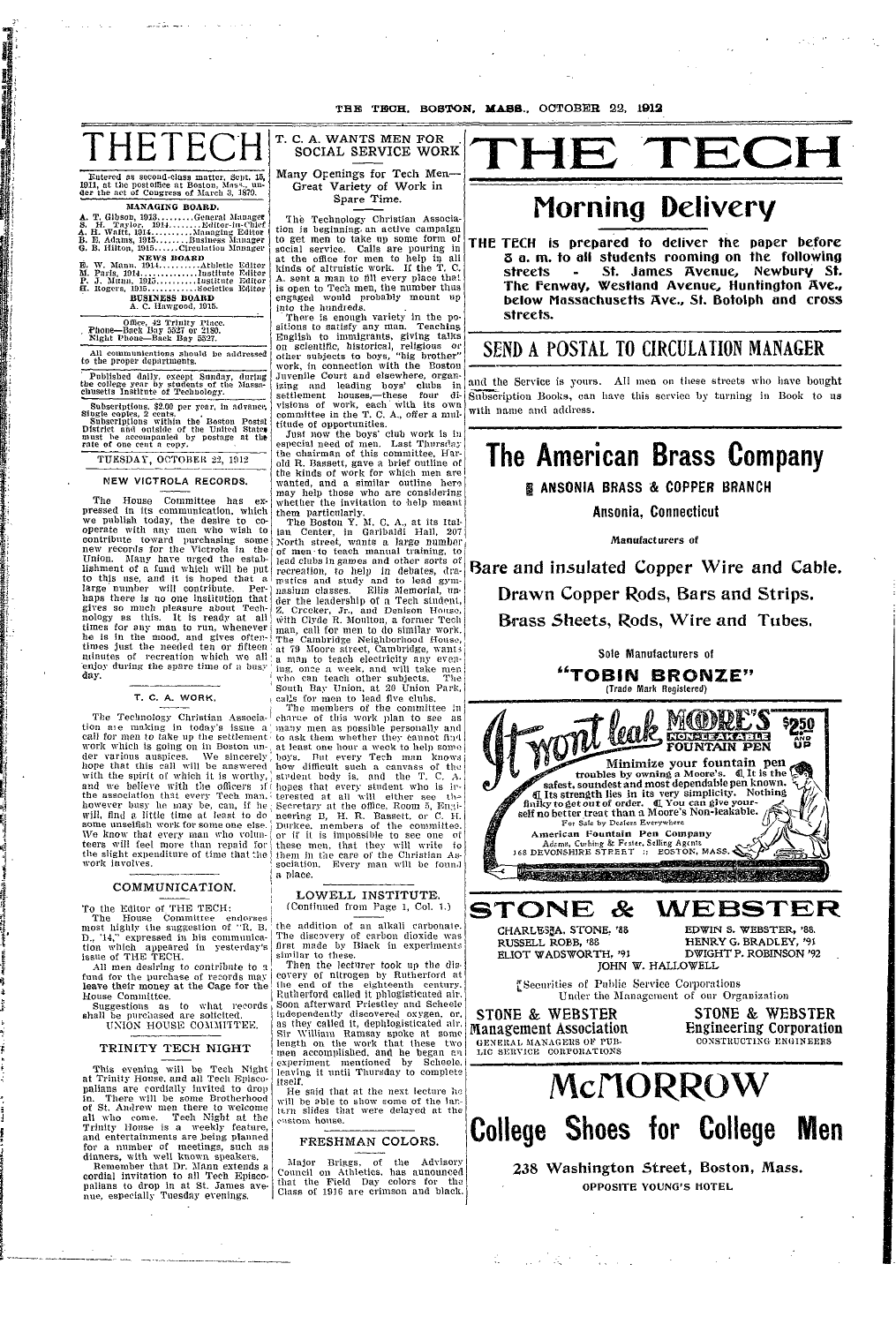il

If

i

i

i



**IMPORTED VELOUR HATS \$4.00** up

3BOTH S'TORES **Open** Evenings **637 WASHINGTON ST..** Cor. of Boylston 65 ¢ WISHING ro.u st., Under G diety **'lir**



I

i I i i

THE CHOCOLATES THAT ARE DIFFERENT **F.O** *It S* A **L** E **A** T **T** *It* **E UIN 1** *0* N *"* SOMETHING NEW CONTINUALLY"

**All** Goods Required **bV Students at Naclachlon's**

## **502 BOYLSTON STREET**

**Drawing Instruments and Materials,**

**Pountain Pens Text-Books**

-.



## FOR DRESS AFFAIRS

Shirts and Collars must be absolutely immaculate. Nothing less than abso-<br>lutely perfect laundering can be tolerated. We make a specialty of High<br>Class Laundry work. Send all kinds<br>of shirts here with confidence that when<br>you come to wear them they will be<br>found just as they should be and as you would have them.

**CROWN [LAUNDRY 510 DudleyfStreet**

**TiLePHON12** 691 **ROXBUIRY**

 $\mathcal{L}^{\text{max}}_{\text{max}}$  , where  $\mathcal{L}^{\text{max}}_{\text{max}}$ 

 $\tilde{W}$ 



ORCHESTRA REHEARSAL THIS AFTERNOON Old Men To Rehearse Again-New Men Wanted-Final

Tryout. The Orchestra will rehearse this afternoon, Tuesday, October 22, at

4.15 P. M., in the dining room of the Union. As the Show is contemplat-<br>ing using the Orchestra in its productions this year it is essential that all men who wish to play in it must be present at this rehearsal. All of the old men who reported at the first meeting on October 15 will be pres-ent, and it is hoped that in addition there will be many new men.<br>Extra men are especially needed to

play the viola, cello, cornet, trom-bone and tiaps. - While there are already a number of men who have re- ported that are able to play these instruments, there are not as yet sufficient to carry their proportionate part in the work.

A second trial will be held for all of the men that are present. It is desired that the final composition ot the Orchestra be, as nearly as pos-sible, complete after the rehearsal this afternoon. All of the men will report to Manager D. **MI.** Hughes, who is to be in charge of the Orchestra this year.

The competition for the Freshman assistant in the Publicity Depari. ment of the Show is now in full blast. Already fifteen men have reported and are carrying out their assignments as given. However, it is not yet too late for other men who have wanted to come out for this position and have not yet gotten around to it, to report.

All candidates should be present at' the Show office at 4 o'clock this afternoon. I

*1914* PIPES READY

Class Pipes Are Now in the Hands of the Committee.

The 1914 Pipe Committee has now received samples of the class pil)es and are ready to take orders for I them. The pipes are in the following<br>different styles: Small army, small<br>poker, large army, large poker, bent<br>army, and half-bent or "jimmy pipe." The pipes are all fine, first grade briar pipes and are inlaid with 19T14 in the best silver inlaying tlhat can possibly be obtained. The T is **the** official Technology letter.

All men wishing to procure class pipes are requested to see any of the following men: H. G. Storke, A. B.<br>DeWitt, or A. H. Waitt, who will show the samples and take orders.

TENNIS TOURNAMENT. (Continued from Page 1, Col. 3.)

The following are the drawings for the first rounds: Singles-J. V. Boas,<br>
'15, vs. K. W. Roy, '15; C. E. Shedd,<br>
'16, vs. E. H. Clarkson, '16; F. C.<br>
Foote, '15, vs. H. A. Sweet, 13; L. H.<br>
Zepfler, '15, vs. F. E. Edstein, '13; L.<br>
Zepfler, '15, vs. F. E. E E. Ash, '15; T. C. Fisher, '13, vs. T.<br>R. Oberg, '16; E. E. Sorti, '16, vs. E. M. Tolman, '13; E. W. Macy, '16, vs.<br>A. Dursin, '16; F. Hurlburt, '14, vs. H.<br>R. Stewart, '16; E. J. Kingsbury, '15;<br>vs. J. R. Wirt, '15; P. Conner, '15, vs. F. H. Ochard, '13; G. W. Blakeley, '14, vs. J. B. Carr. '16; W. G. Turrell. '16, vs. Souter, '16; P. A. Russell, '14, vs. L, D. Bartlett, '13.

Doubles-Goodwin and Stuart, '14, vs. Sutherland and MacEmery, '16; H. R. Sweet, '13 and W. G. Tirrell,<br>'16, vs. E. J. Kingsbury, '13, and K.<br>W. Roy, '15; White, '16, Souther, '16,<br>are bye; F. D. Bartlett, '16, and V. S. Mumford, '16, vs. G. W. Blakeley, '14,<br>and F. Hurlburt, '14.

Heard in Sophomore physics: B. T. U. represents Boston Technology U nits.



Shirt Department.; Fit and Ouality Guaranteed.

Slhirts imade of 1). & J. Anderson **Fancy** Oxfords, at, **eac}, ..............................................** each.~~~~\$3.50 **\$ 3 .5 0** Shirts made of Heavy Cheviots at, each........... \$4.00 Shirts made of "Viyella" Flannels at, each...... \$4.50 White Bosom Shirts for Dress or Business.... \$2.00 up



## **\$1.50** Negligee Shirts for \$1.00

These Shirts in a large assortment of patterns and colors- White Grounds with Black, Lavender and Tan Stripes, also Colored Grounds of Blue Gray, 'Tan and Lavender, At ................... \$1.00  $\mathbf{1}$ 

# DON'T BE SO LAZY **!**

'I

Limber up and Stretch those muscles at the

## Trinity Court Bowling Alleys

Right Across from the union. Come in after lunch, after dinner, anytime

## **A DOLLAR** 0OES **TO THE MAN**

with the highest candle **pin** score each day.

**Come and Get it.**

 $\boldsymbol{\zeta}^{\star}$ 

 $\Delta \phi = 0.01$  and  $\Delta \phi = 0.01$ 

 $\sim 10^{11}$  km s  $^{-1}$